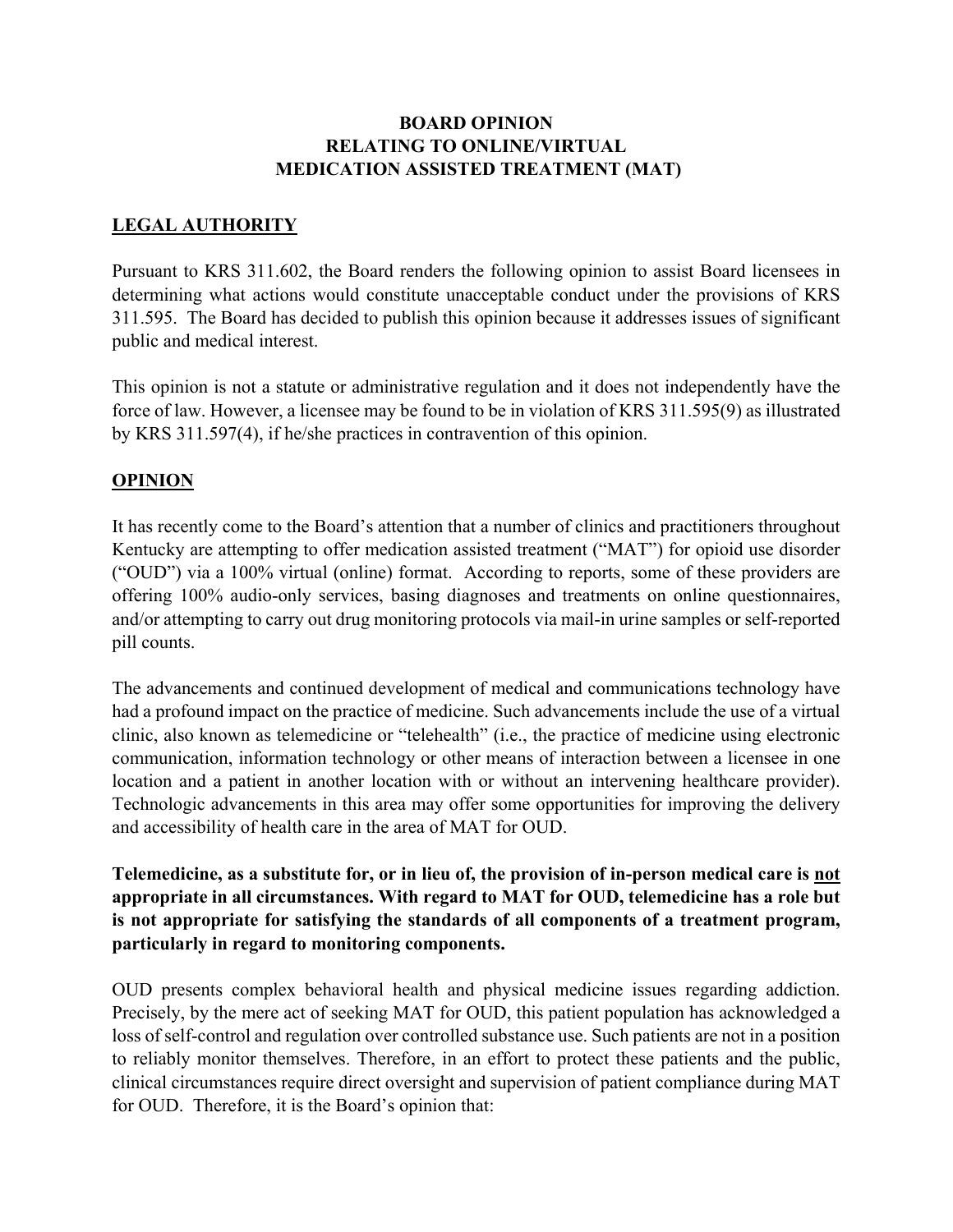Physicians using telemedicine technologies in the provision of medical services to patients must conduct all appropriate evaluations and treatments consistent with the same standards of acceptable and prevailing medical practice as an in-person encounter.

Telemedicine visits through real-time interactive audio and video technology can be an important modality for treating patients with OUD, including the initiation of MAT for OUD. KRS 311.597(1) states that "electronic, on-line or telephonic evaluation by questionnaire is inadequate for the initial evaluation of the patient or for any follow-up evaluation." Initial audio-only person-to-person telephone visits may be considered by physicians treating patients with OUD – especially during a global health pandemic or when real-time, interactive audio and video technology is not immediately available to the patient - provided that an appointment for an inperson medical evaluation or telemedicine evaluation through real-time interactive audio and video technology is scheduled to take place as soon as possible thereafter.

Some but not all components of MAT for OUD may be appropriately carried out via telemedicine technologies, including evaluation and counseling and behavioral modification components. For instance, the Board's regulation requires that licensees prescribing Buprenorphine-Mono-Product or Buprenorphine-Combinedwith-Naloxone "shall implement a treatment plan that requires objective behavioral modification by the patient" which "shall include the patient's participation in a behavioral modification program that may include counseling or a twelve (12) step facilitation." 201 KAR 9:270 Section 2. Telemedicine may be an appropriate and effective means of facilitating such behavioral modification programs.

However, the use of telemedicine technologies to carry out monitoring components of treatment, such as through self-directed pills counts or unsupervised off-site drug screening methodologies, are wholly unreliable, and thus are inappropriate and counter to the intent of MAT for OUD. Any credible standards that would allow for monitoring components to be carried out solely via telemedicine technologies would be those set forth and adopted in the Substance Abuse and Mental Health Services Administration's (SAMHSA's) publication: *Medications for Opioid Use Disorder*. Treatment Improvement Protocol (TIP) Series 63. Publication No. PEP20-02-01-006. Rockville, MD: Substance Abuse and Mental Health Services Administration, 2020.

The Board has previously determined – and continues to hold - that the *Model Policy on the Appropriate Use of Telemedicine Technologies in the Practice of Medicine*, adopted by the Federation of State Medical Boards in April 2014, constitutes the standards of acceptable and prevailing medical practice relating to the practice of medicine via telemedicine technologies. Physicians using telemedicine technologies in the provision of MAT for OUD must take